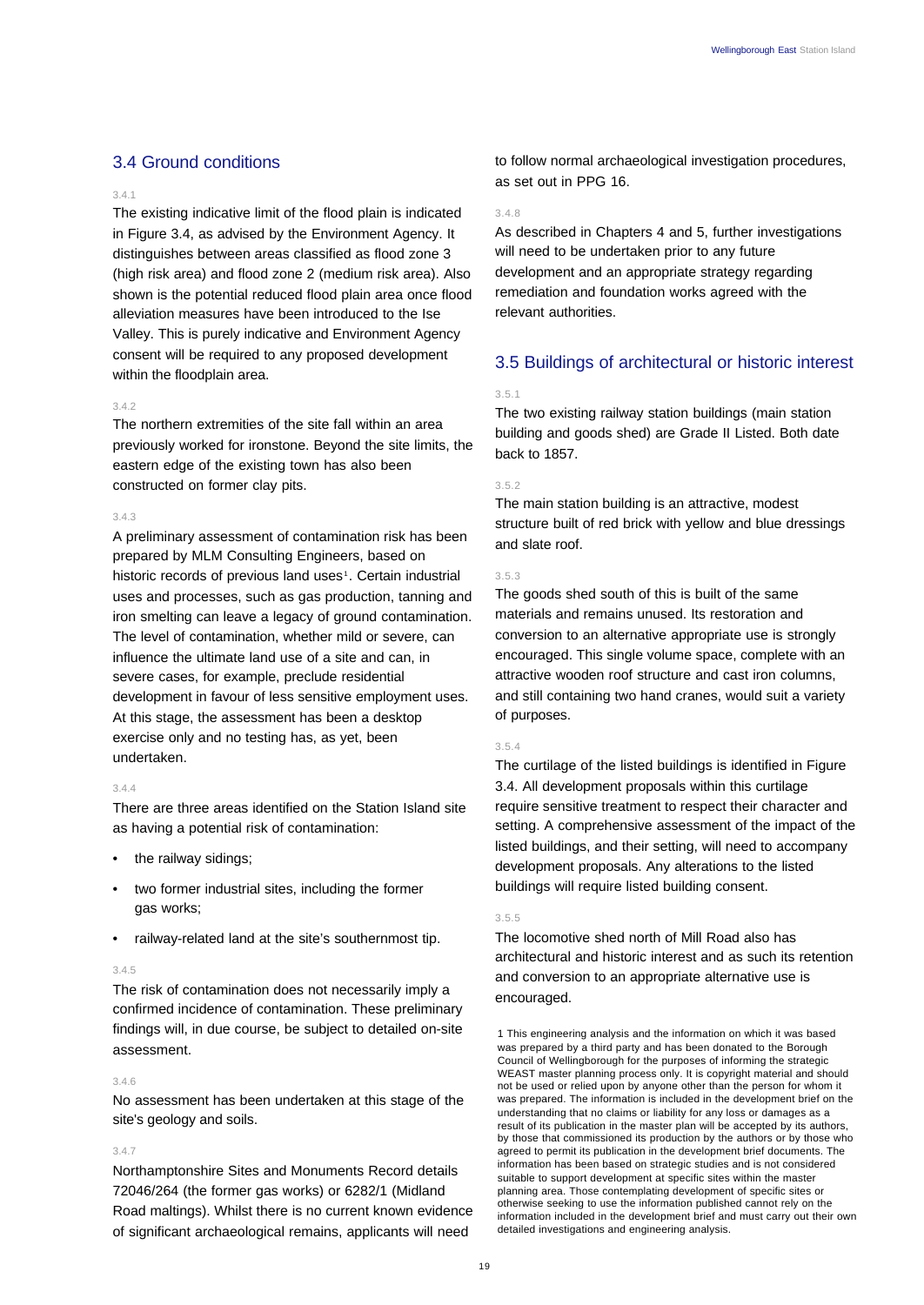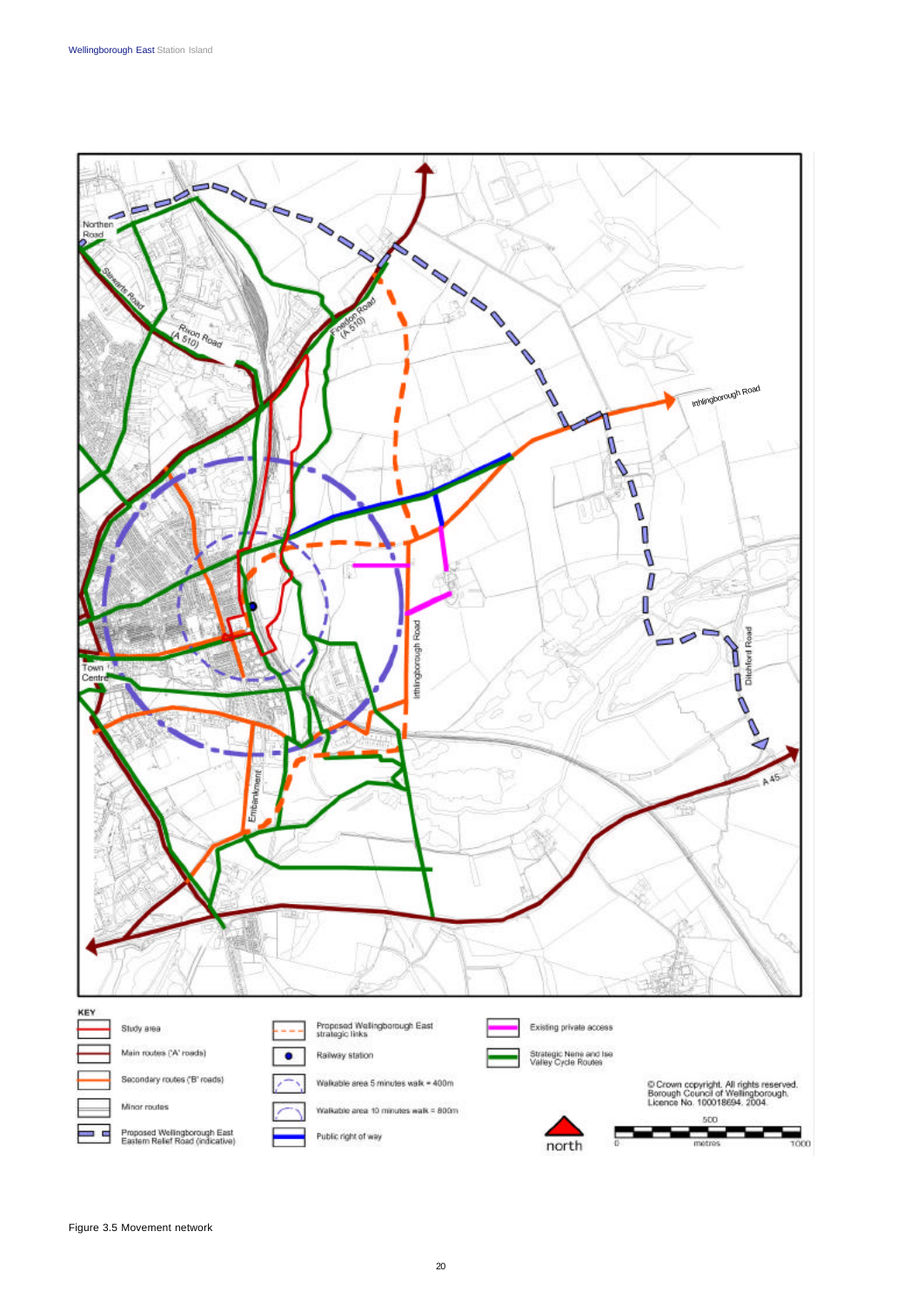# 3.6 Transport

# Surrounding movement network

## 3.6.1

Figure 3.5 illustrates the movement network within which the site is located.

# 3.6.2

Finedon Road defines the site's northern boundary and is a major arterial. At present it carries significant levels of the town's through-traffic - linking northwards to the A6 and southwards to Wellingborough Town Centre and beyond to the A45 / M1.

#### 3.6.3

The Eastern Relief Road proposed as part of the wider Wellingborough East plans is intended to significantly reduce the amount of through-traffic and the conflicts and congestion that this creates within the core of the existing town. As indicated in Figure 3.5, this will extend from Northen Way, through Finedon Road Industrial Estate and over the railway lines to connect with Finedon Road. From here it will skirt around the eastern periphery of the proposed development to link with Ditchford Road and onwards to the A45.

# 3.6.4

Also shown is the proposed extension to Midland Road, which is set to serve a major strategic role as Wellingborough East's principal east-west link, but will also open up local access to the Station Island site. This new link will be achieved via a bridge that will extend from Midland Road across the Ise Valley north of the railway station, to link with the new Neighbourhood Centre (see Chapter 4).

# 3.6.5

The southern link extending from Midland Road to the A45 and A509 via Senwick Road and The Embankment (B573) also provides an important strategic role in offering the most direct means of access between Station Island (south) and the wider highway network.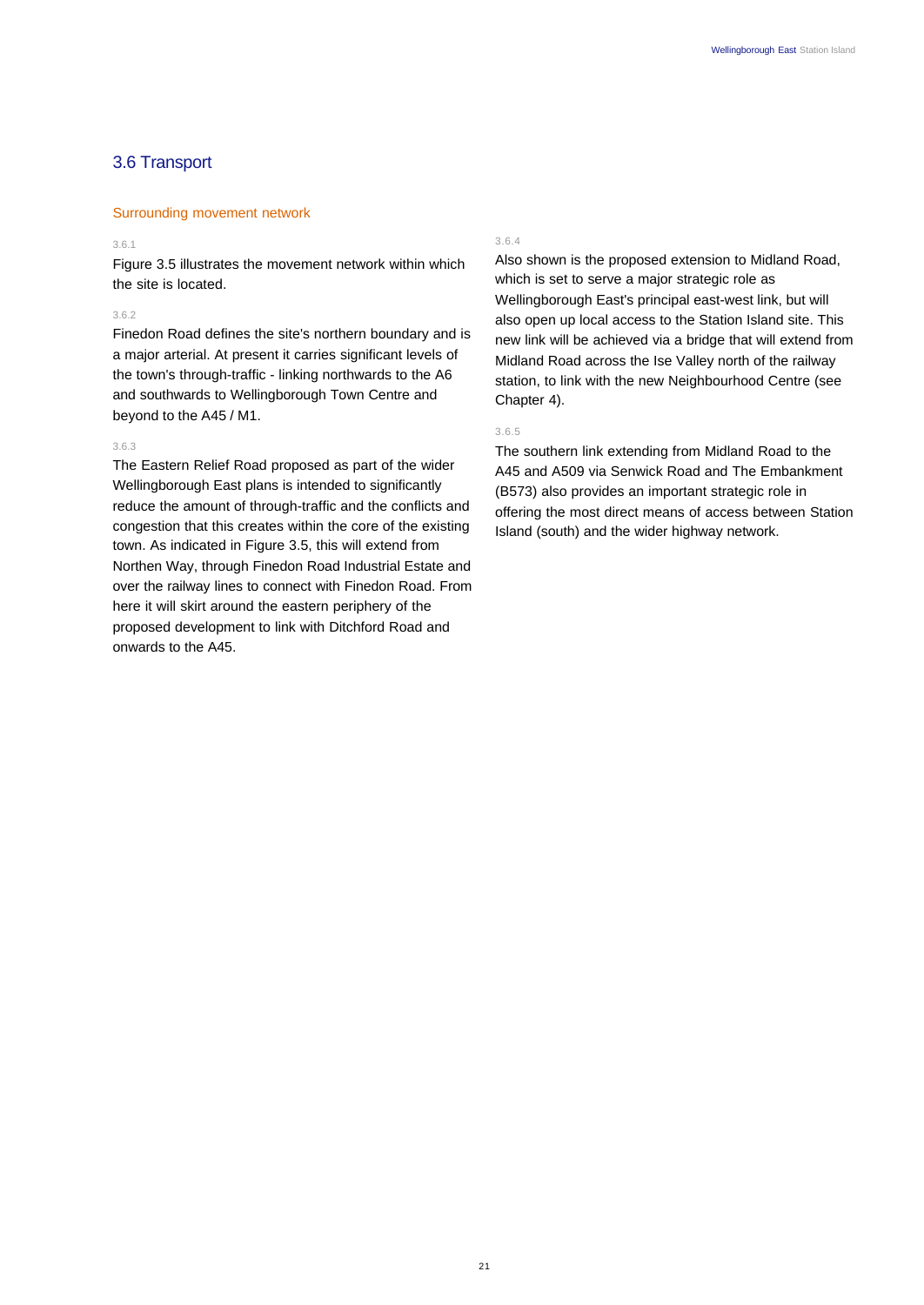